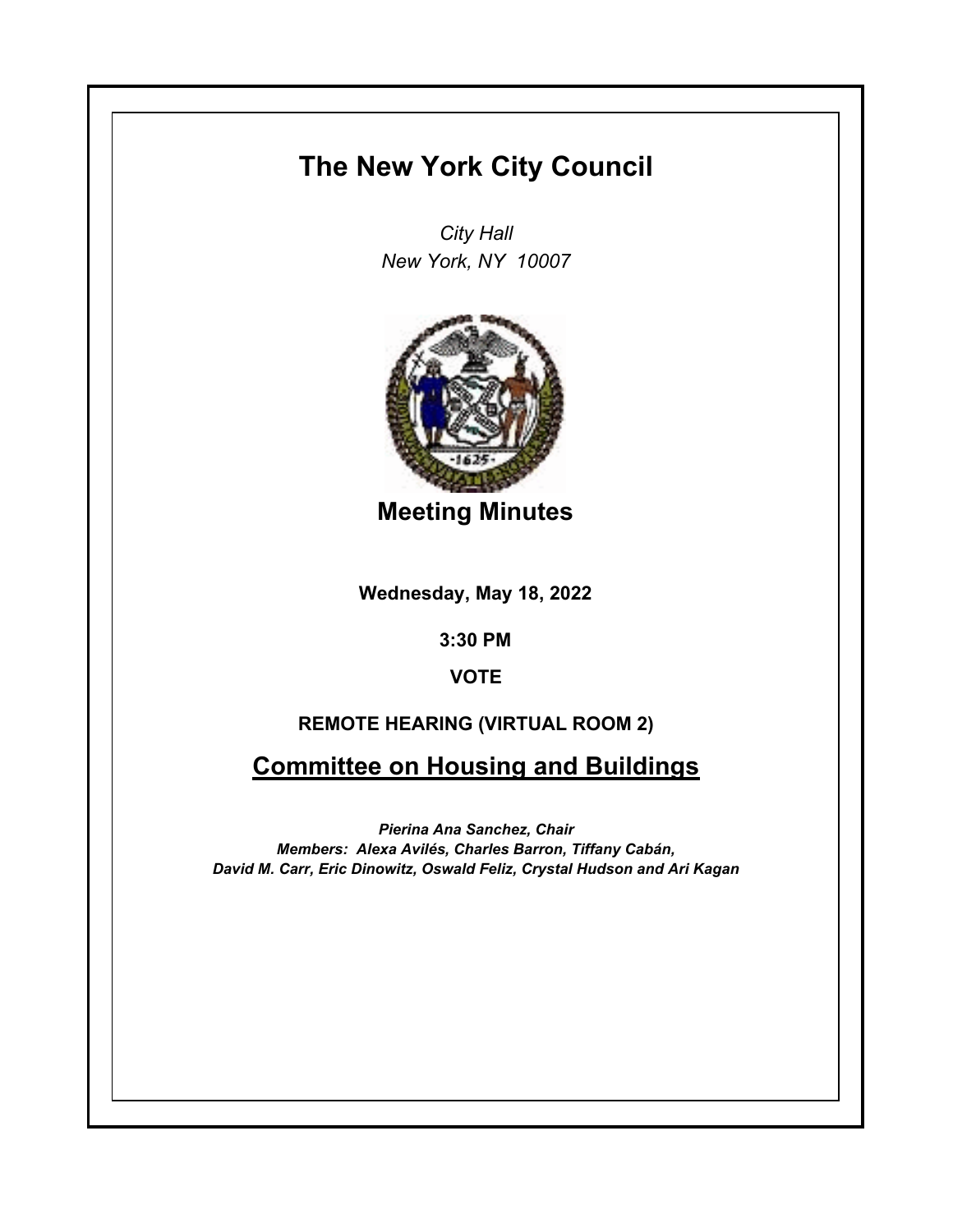| Roll Call                                                                                                                                                                                                                                                                                                                                                  |  |  |
|------------------------------------------------------------------------------------------------------------------------------------------------------------------------------------------------------------------------------------------------------------------------------------------------------------------------------------------------------------|--|--|
| Present: Sanchez, Avilés, Barron, Cabán, Carr, Dinowitz, Feliz, Hudson and Kagan                                                                                                                                                                                                                                                                           |  |  |
| Other Council Members Attending: Yeger, Schulman and Ariola                                                                                                                                                                                                                                                                                                |  |  |
| Int 0104-2022<br>A Local Law to amend the administrative code of the city of New<br>York, in relation to defining the term self-closing door                                                                                                                                                                                                               |  |  |
| Attachments: Summary of Int. No. 104-A, Summary of Int. No. 104, Int. No. 104, March<br>24, 2022 - Stated Meeting Agenda, Hearing Transcript - Stated Meeting<br>3-24-22, Committee Report 4/6/22, Hearing Testimony 4/6/22, Proposed<br>Int. No. 104-A - 5/12/22, Committee Report 5/18/22, Committee Report -<br>Stated Meeting, Fiscal Impact Statement |  |  |
| Proposed Int. No. 104-A                                                                                                                                                                                                                                                                                                                                    |  |  |
| This Introduction was Hearing Held by Committee                                                                                                                                                                                                                                                                                                            |  |  |
| Attachments: Summary of Int. No. 104-A, Summary of Int. No. 104, Int. No. 104, March<br>24, 2022 - Stated Meeting Agenda, Hearing Transcript - Stated Meeting<br>3-24-22, Committee Report 4/6/22, Hearing Testimony 4/6/22, Proposed<br>Int. No. 104-A - 5/12/22, Committee Report 5/18/22, Committee Report -<br>Stated Meeting, Fiscal Impact Statement |  |  |
| This Introduction was Amendment Proposed by Comm                                                                                                                                                                                                                                                                                                           |  |  |
| Attachments: Summary of Int. No. 104-A, Summary of Int. No. 104, Int. No. 104, March<br>24, 2022 - Stated Meeting Agenda, Hearing Transcript - Stated Meeting<br>3-24-22, Committee Report 4/6/22, Hearing Testimony 4/6/22, Proposed<br>Int. No. 104-A - 5/12/22, Committee Report 5/18/22, Committee Report -<br>Stated Meeting, Fiscal Impact Statement |  |  |
| This Introduction was Amended by Committee                                                                                                                                                                                                                                                                                                                 |  |  |
| Int 0104-2022-A<br>A Local Law to amend the administrative code of the city of New<br>York, in relation to defining the term self-closing door                                                                                                                                                                                                             |  |  |
| Attachments: Summary of Int. No. 104-A, Summary of Int. No. 104, Int. No. 104, March<br>24, 2022 - Stated Meeting Agenda, Hearing Transcript - Stated Meeting<br>3-24-22, Committee Report 4/6/22, Hearing Testimony 4/6/22, Proposed<br>Int. No. 104-A - 5/12/22, Committee Report 5/18/22, Committee Report -<br>Stated Meeting, Fiscal Impact Statement |  |  |
| A motion was made that this Introduction be Approved by Committee approved<br>by Roll Call.                                                                                                                                                                                                                                                                |  |  |
| Sanchez, Avilés, Barron, Cabán, Carr, Dinowitz, Feliz, Hudson and Kagan<br><b>Affirmative:</b><br>$9 -$                                                                                                                                                                                                                                                    |  |  |
|                                                                                                                                                                                                                                                                                                                                                            |  |  |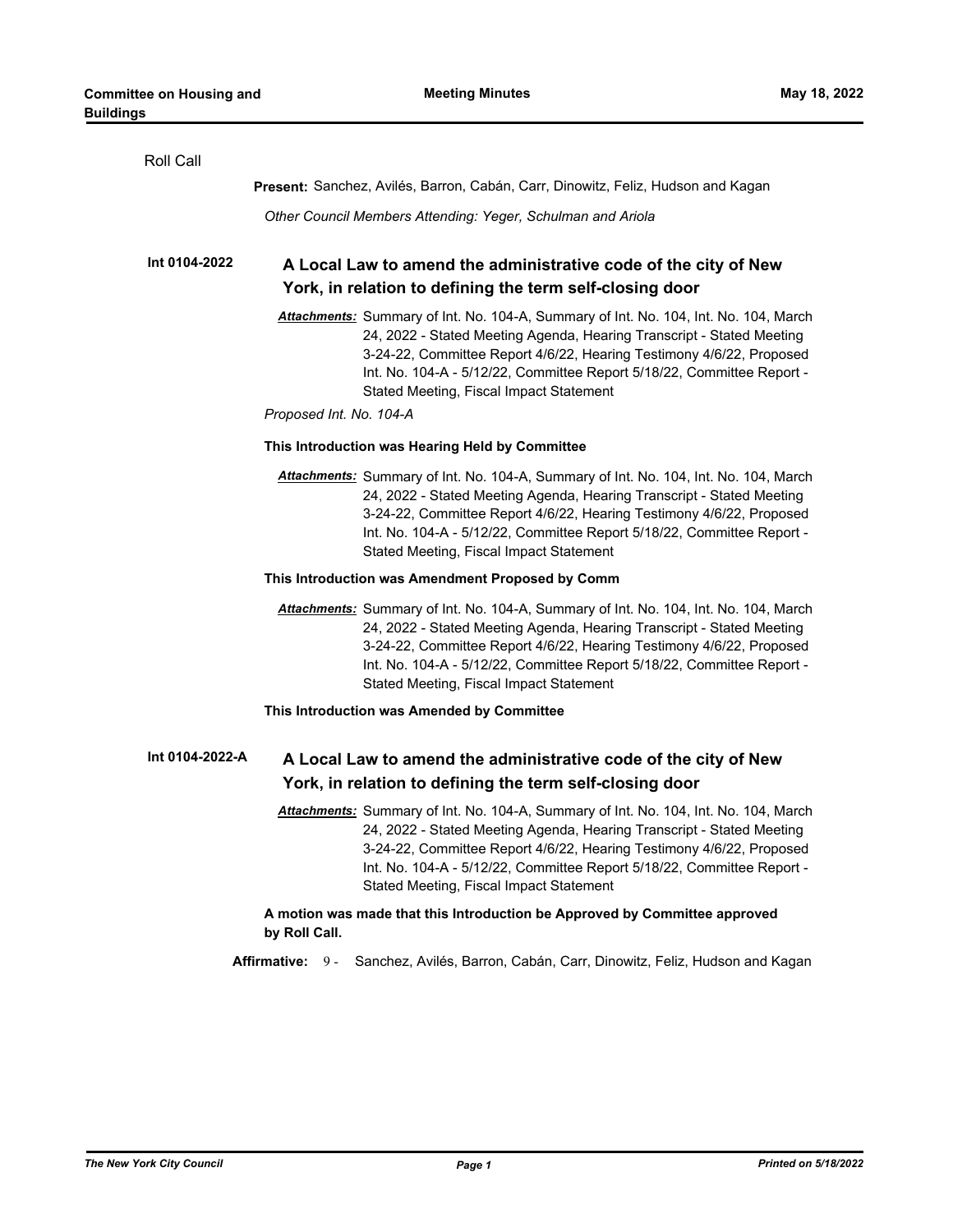| Int 0105-2022 | A Local Law to amend the administrative code of the city of New       |
|---------------|-----------------------------------------------------------------------|
|               | York, in relation to self-closing door corrections and certification, |
|               | and penalties for self-closing door violations                        |

*Attachments:* Summary of Int. No. 105-A, Summary of Int. No. 105, Int. No. 105, March 24, 2022 - Stated Meeting Agenda, Hearing Transcript - Stated Meeting 3-24-22, Committee Report 4/6/22, Hearing Testimony 4/6/22, Proposed Int. No. 105-A - 5/12/22, Committee Report 5/18/22, Committee Report - Stated Meeting, Fiscal Impact Statement

#### *Proposed Int. No. 105-A*

#### **This Introduction was Hearing Held by Committee**

*Attachments:* Summary of Int. No. 105-A, Summary of Int. No. 105, Int. No. 105, March 24, 2022 - Stated Meeting Agenda, Hearing Transcript - Stated Meeting 3-24-22, Committee Report 4/6/22, Hearing Testimony 4/6/22, Proposed Int. No. 105-A - 5/12/22, Committee Report 5/18/22, Committee Report - Stated Meeting, Fiscal Impact Statement

# **This Introduction was Amendment Proposed by Comm**

*Attachments:* Summary of Int. No. 105-A, Summary of Int. No. 105, Int. No. 105, March 24, 2022 - Stated Meeting Agenda, Hearing Transcript - Stated Meeting 3-24-22, Committee Report 4/6/22, Hearing Testimony 4/6/22, Proposed Int. No. 105-A - 5/12/22, Committee Report 5/18/22, Committee Report - Stated Meeting, Fiscal Impact Statement

# **This Introduction was Amended by Committee**

#### **A Local Law to amend the administrative code of the city of New York, in relation to self-closing door corrections and certification, and penalties for self-closing door violations Int 0105-2022-A**

*Attachments:* Summary of Int. No. 105-A, Summary of Int. No. 105, Int. No. 105, March 24, 2022 - Stated Meeting Agenda, Hearing Transcript - Stated Meeting 3-24-22, Committee Report 4/6/22, Hearing Testimony 4/6/22, Proposed Int. No. 105-A - 5/12/22, Committee Report 5/18/22, Committee Report - Stated Meeting, Fiscal Impact Statement

# **A motion was made that this Introduction be Approved by Committee approved by Roll Call.**

**Affirmative:** 9 - Sanchez, Avilés, Barron, Cabán, Carr, Dinowitz, Feliz, Hudson and Kagan